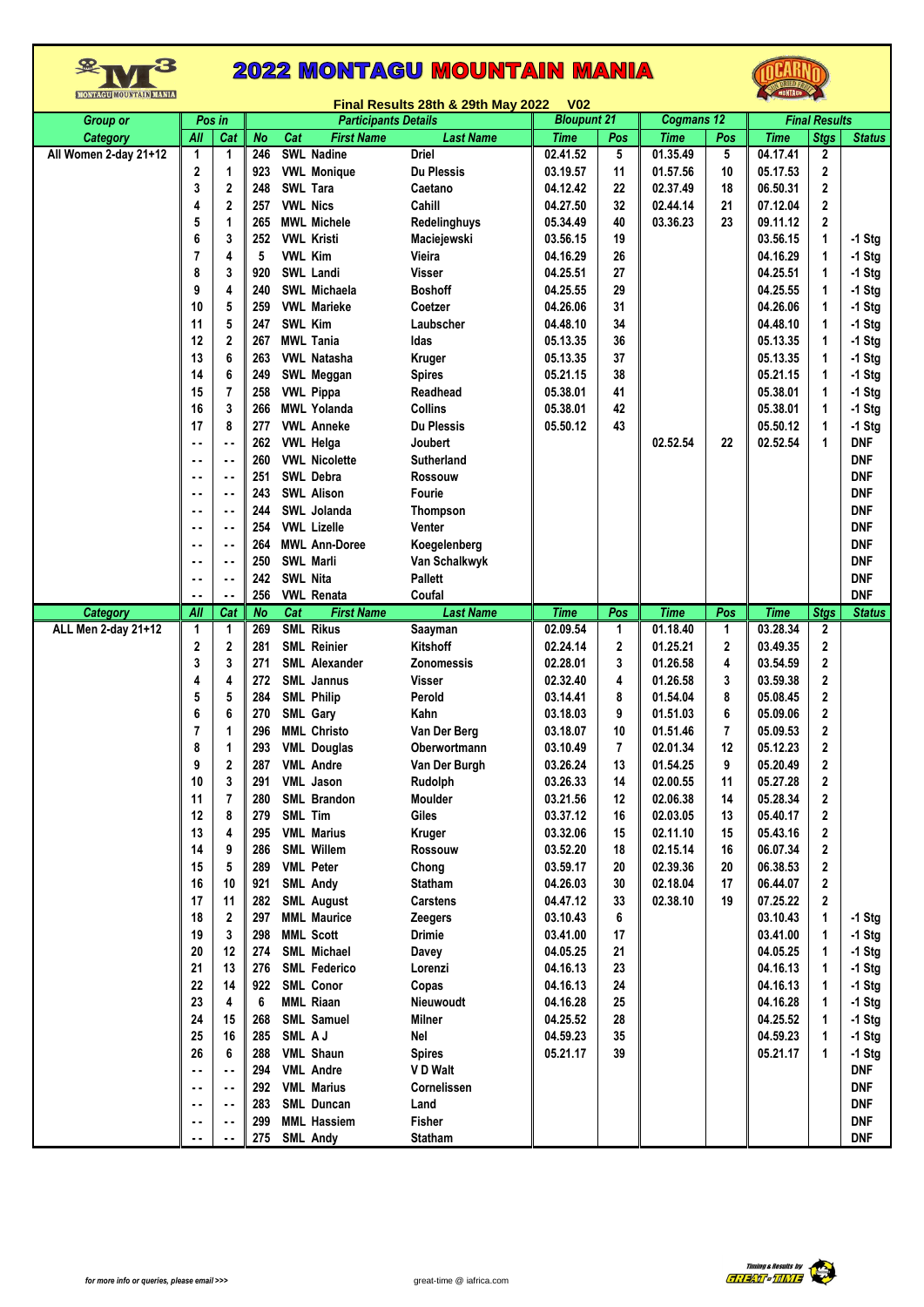| MONTAGU <b>MOUNTAIN MANIA</b> |                  | <b>EXAMPLED AND REAL</b><br>Final Results 28th & 29th May 2022<br><b>V02</b> |           |                |                             |                   |                    |                |             |                      |             |             |               |
|-------------------------------|------------------|------------------------------------------------------------------------------|-----------|----------------|-----------------------------|-------------------|--------------------|----------------|-------------|----------------------|-------------|-------------|---------------|
| <b>Group or</b>               | Pos in           |                                                                              |           |                | <b>Participants Details</b> |                   | <b>Bloupunt 21</b> |                | Cogmans 12  | <b>Final Results</b> |             |             |               |
| Category                      | AII              | Cat                                                                          | <b>No</b> | Cat            | <b>First Name</b>           | <b>Last Name</b>  | <b>Time</b>        | Pos            | <b>Time</b> | Pos                  | <b>Time</b> | <b>Stgs</b> | <b>Status</b> |
| Category                      | $\overline{All}$ | Cat                                                                          | <b>No</b> | Cat            | <b>First Name</b>           | <b>Last Name</b>  | <b>Time</b>        | Pos            | <b>Time</b> | Pos                  | <b>Time</b> | <b>Stgs</b> | <b>Status</b> |
| ALL Women 21km                | 1                | 1                                                                            | 246       |                | <b>SWL Nadine</b>           | <b>Driel</b>      | 02.41.52           | 1              |             |                      | 02.41.52    | 1           |               |
|                               | 2                | 1                                                                            | 923       |                | <b>VWL Monique</b>          | <b>Du Plessis</b> | 03.19.57           | 2              |             |                      | 03.19.57    | 1           |               |
|                               | 3                | 1                                                                            | 22        |                | <b>VWM Nicki</b>            | Sutherland        | 03.33.17           | 3              |             |                      | 03.33.17    | 1           |               |
|                               | 4                | 2                                                                            | 252       |                | <b>VWL Kristi</b>           |                   | 03.56.15           | 4              |             |                      | 03.56.15    | 1           |               |
|                               |                  |                                                                              |           |                |                             | Maciejewski       |                    |                |             |                      |             |             |               |
|                               | 5                | 2                                                                            | 248       |                | SWL Tara                    | Caetano           | 04.12.42           | 5              |             |                      | 04.12.42    | 1           |               |
|                               | 6                | 3                                                                            | 5         | <b>VWL Kim</b> |                             | Vieira            | 04.16.29           | 6              |             |                      | 04.16.29    | 1           |               |
|                               | 7                | 3                                                                            | 920       |                | SWL Landi                   | Visser            | 04.25.51           | $\overline{7}$ |             |                      | 04.25.51    | 1           |               |
|                               | 8                | 4                                                                            | 240       |                | SWL Michaela                | <b>Boshoff</b>    | 04.25.55           | 8              |             |                      | 04.25.55    | 1           |               |
|                               | 9                | 4                                                                            | 259       |                | <b>VWL Marieke</b>          | Coetzer           | 04.26.06           | 9              |             |                      | 04.26.06    | 1           |               |
|                               | 10               | 2                                                                            | 26        |                | <b>VWM Tracey</b>           | Smythe            | 04.26.26           | 10             |             |                      | 04.26.26    | 1           |               |
|                               | 11               | 3                                                                            | 29        |                | <b>VWM Rose</b>             | Jenkins           | 04.26.29           | 11             |             |                      | 04.26.29    | 1           |               |
|                               | 12               | 5                                                                            | 257       |                | <b>VWL Nics</b>             | Cahill            | 04.27.50           | 12             |             |                      | 04.27.50    | 1           |               |
|                               | 13               | 5                                                                            | 247       | <b>SWL Kim</b> |                             | Laubscher         | 04.48.10           | 13             |             |                      | 04.48.10    | 1           |               |
|                               | 14               | 6                                                                            | 263       |                | <b>VWL Natasha</b>          | Kruger            | 05.13.35           | 14             |             |                      | 05.13.35    | 1           |               |
|                               | 15               | 1                                                                            | 267       |                | <b>MWL Tania</b>            | Idas              | 05.13.35           | 15             |             |                      | 05.13.35    | 1           |               |
|                               | 16               | 6                                                                            | 249       |                | SWL Meggan                  | <b>Spires</b>     | 05.21.15           | 16             |             |                      | 05.21.15    | 1           |               |
|                               | 17               | 2                                                                            | 265       |                | <b>MWL Michele</b>          | Redelinghuys      | 05.34.49           | 17             |             |                      | 05.34.49    | 1           |               |
|                               | 18               | 3                                                                            | 266       |                | <b>MWL Yolanda</b>          | <b>Collins</b>    | 05.38.01           | 18             |             |                      | 05.38.01    | 1           |               |
|                               | 19               | $\overline{7}$                                                               | 258       |                | <b>VWL Pippa</b>            | Readhead          | 05.38.01           | 19             |             |                      | 05.38.01    | 1           |               |
|                               | 20               | 8                                                                            | 277       |                | <b>VWL Anneke</b>           | <b>Du Plessis</b> | 05.50.12           | 20             |             |                      | 05.50.12    | 1           |               |
| <b>Category</b>               | All              | Cat                                                                          | <b>No</b> | Cat            | <b>First Name</b>           | <b>Last Name</b>  | <b>Time</b>        | Pos            | <b>Time</b> | Pos                  | <b>Time</b> | <b>Stgs</b> | <b>Status</b> |
| ALL Men 21km                  | 1                | 1                                                                            | 269       |                | <b>SML Rikus</b>            | Saayman           | 02.09.54           | 1              |             |                      | 02.09.54    | 1           |               |
|                               | 2                | 2                                                                            | 281       |                | <b>SML Reinier</b>          | Kitshoff          | 02.24.14           | 2              |             |                      | 02.24.14    | 1           |               |
|                               | 3                | 1                                                                            | 28        |                | <b>VMM John</b>             | <b>Collins</b>    | 02.24.24           | 3              |             |                      | 02.24.24    | 1           |               |
|                               | 4                | 3                                                                            | 271       |                | SML Alexander               | Zonomessis        | 02.28.01           | 4              |             |                      | 02.28.01    | 1           |               |
|                               | 5                | 4                                                                            | 272       |                | <b>SML Jannus</b>           | Visser            | 02.32.40           | 5              |             |                      | 02.32.40    | 1           |               |
|                               | 6                | 2                                                                            | 233       |                | <b>VMM Arnold</b>           | Kitshoff          | 02.53.15           | 6              |             |                      | 02.53.15    | 1           |               |
|                               | 7                | 1                                                                            | 203       |                | <b>SMM Sean</b>             | Lourens           | 03.01.33           | 7              |             |                      | 03.01.33    | 1           |               |
|                               | 8                | 3                                                                            | 237       |                | <b>VMM Bruce</b>            | <b>Abrahams</b>   | 03.02.49           | 8              |             |                      | 03.02.49    | 1           |               |
|                               | 9                | 2                                                                            | 207       |                | <b>SMM Albert</b>           | Swiegelaar        | 03.08.36           | 9              |             |                      | 03.08.36    | 1           |               |
|                               | 10               | 1                                                                            | 297       |                | <b>MML Maurice</b>          | <b>Zeegers</b>    | 03.10.43           | 10             |             |                      | 03.10.43    | 1           |               |
|                               | 11               | 1                                                                            | 293       |                | <b>VML</b> Douglas          | Oberwortmann      | 03.10.49           | 11             |             |                      | 03.10.49    | 1           |               |
|                               | 12               | 5                                                                            | 284       |                | <b>SML Philip</b>           | Perold            | 03.14.41           | 12             |             |                      | 03.14.41    | 1           |               |
|                               | 13               | 6                                                                            | 270       |                | SML Gary                    | Kahn              | 03.18.03           | 13             |             |                      | 03.18.03    | 1           |               |
|                               | 14               | $\mathbf 2$                                                                  | 296       |                | <b>MML Christo</b>          | Van Der Berg      | 03.18.07           | 14             |             |                      | 03.18.07    | 1           |               |
|                               | 15               | 7                                                                            | 280       |                | <b>SML Brandon</b>          | <b>Moulder</b>    | 03.21.56           | 15             |             |                      | 03.21.56    | 1           |               |
|                               | 16               | 1                                                                            | 21        |                | <b>MMM Euan</b>             | Waugh             | 03.22.02           | 16             |             |                      | 03.22.02    | 1           |               |
|                               | 17               | 2                                                                            | 287       |                | <b>VML Andre</b>            | Van Der Burgh     | 03.26.24           | 17             |             |                      | 03.26.24    | 1           |               |
|                               | 18               | 3                                                                            | 291       |                | VML Jason                   | Rudolph           | 03.26.33           | 18             |             |                      | 03.26.33    | 1           |               |
|                               | 19               | 4                                                                            | 295       |                | <b>VML Marius</b>           | Kruger            | 03.32.06           | 19             |             |                      | 03.32.06    | 1           |               |
|                               | 20               | 3                                                                            | 27        |                | <b>SMM Cornelis</b>         | Rossouw           | 03.34.36           | 20             |             |                      | 03.34.36    | 1           |               |
|                               | 21               | 8                                                                            | 279       | SML Tim        |                             | Giles             | 03.37.12           | 21             |             |                      | 03.37.12    | 1           |               |
|                               | 22               | 2                                                                            | 239       |                | <b>MMM Murray</b>           | Izzett            | 03.37.36           | 22             |             |                      | 03.37.36    | 1           |               |
|                               | 23               | 3                                                                            | 298       |                | <b>MML Scott</b>            | <b>Drimie</b>     | 03.41.00           | 23             |             |                      | 03.41.00    | 1           |               |
|                               | 24               | 4                                                                            | 210       |                | <b>VMM Lloyd</b>            | West              | 03.50.48           | 24             |             |                      | 03.50.48    | 1           |               |
|                               |                  |                                                                              | 236       |                |                             | Nikkelen          |                    |                |             |                      |             |             |               |
|                               | 25               | 5                                                                            |           |                | <b>VMM Sjoerd</b>           |                   | 03.50.48           | 25             |             |                      | 03.50.48    | 1           |               |
|                               | 26               | 9                                                                            | 286       |                | <b>SML Willem</b>           | Rossouw           | 03.52.20           | 26             |             |                      | 03.52.20    | 1           |               |
|                               | 27               | 5                                                                            | 289       |                | <b>VML Peter</b>            | Chong             | 03.59.17           | 27             |             |                      | 03.59.17    | 1           |               |
|                               | 28               | 10                                                                           | 274       |                | SML Michael                 | Davey             | 04.05.25           | 28             |             |                      | 04.05.25    | 1           |               |
|                               | 29               | 3                                                                            | 23        |                | <b>MMM Barend</b>           | Bezuidenhout      | 04.05.36           | 29             |             |                      | 04.05.36    | 1           |               |
|                               | 30               | 4                                                                            | 238       |                | <b>MMM Andrew</b>           | <b>Milner</b>     | 04.10.35           | 30             |             |                      | 04.10.35    | 1           |               |
|                               | 31               | 4                                                                            | 206       | <b>SMM Leo</b> |                             | Fourie            | 04.11.17           | 31             |             |                      | 04.11.17    | 1           |               |
|                               | 32               | 11                                                                           | 276       |                | <b>SML Federico</b>         | Lorenzi           | 04.16.13           | 32             |             |                      | 04.16.13    | 1           |               |
|                               | 33               | 12                                                                           | 922       |                | <b>SML Conor</b>            | Copas             | 04.16.13           | 33             |             |                      | 04.16.13    | 1           |               |
|                               | 34               | 4                                                                            | 6         |                | <b>MML Riaan</b>            | Nieuwoudt         | 04.16.28           | 34             |             |                      | 04.16.28    | 1           |               |
|                               | 35               | 13                                                                           | 268       |                | <b>SML Samuel</b>           | <b>Milner</b>     | 04.25.52           | 35             |             |                      | 04.25.52    | 1           |               |
|                               | 36               | 14                                                                           | 921       |                | <b>SML Andy</b>             | <b>Statham</b>    | 04.26.03           | 36             |             |                      | 04.26.03    | 1           |               |
|                               | 37               | 15                                                                           | 282       |                | <b>SML August</b>           | <b>Carstens</b>   | 04.47.12           | 37             |             |                      | 04.47.12    | 1           |               |
|                               | 38               | 16                                                                           | 285       | SML AJ         |                             | Nel               | 04.59.23           | 38             |             |                      | 04.59.23    | 1           |               |
|                               | 39               |                                                                              | 288       |                | <b>VML Shaun</b>            | <b>Spires</b>     | 05.21.17           | 39             |             |                      | 05.21.17    | 1           |               |

 $M^3$ 

OCARNO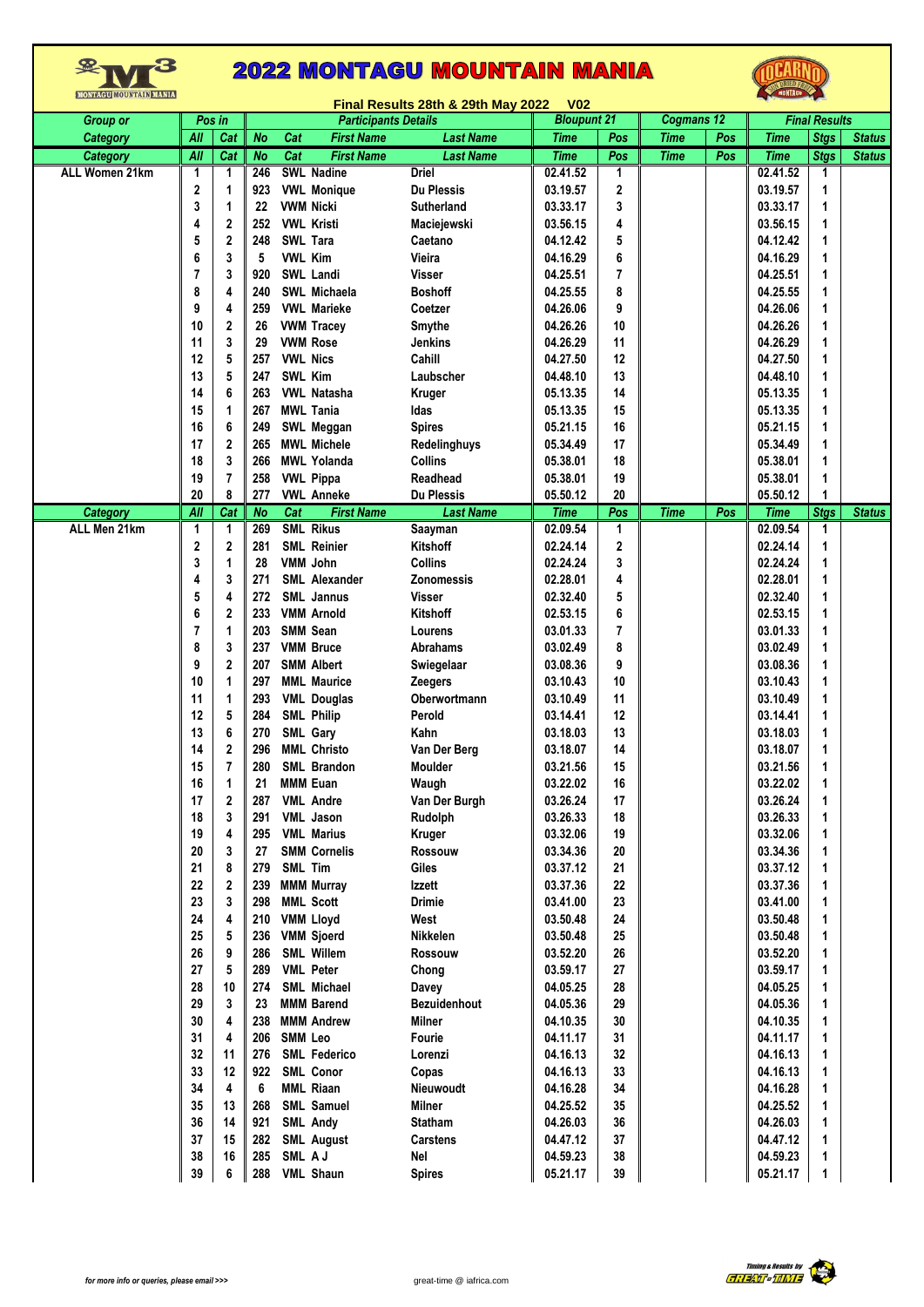|                 |                  |                |           |                 |                             | Final Results 28th & 29th May 2022 | <b>V02</b>         |     |             |                |             |                      |               |
|-----------------|------------------|----------------|-----------|-----------------|-----------------------------|------------------------------------|--------------------|-----|-------------|----------------|-------------|----------------------|---------------|
| <b>Group or</b> |                  | Pos in         |           |                 | <b>Participants Details</b> |                                    | <b>Bloupunt 21</b> |     | Cogmans 12  |                |             | <b>Final Results</b> |               |
| Category        | All              | Cat            | <b>No</b> | Cat             | <b>First Name</b>           | <b>Last Name</b>                   | <b>Time</b>        | Pos | <b>Time</b> | Pos            | <b>Time</b> | <b>Stgs</b>          | <b>Status</b> |
| <b>Category</b> | All              | Cat            | <b>No</b> | Cat             | <b>First Name</b>           | <b>Last Name</b>                   | <b>Time</b>        | Pos | <b>Time</b> | Pos            | <b>Time</b> | <b>Stgs</b>          | <b>Status</b> |
| ALL Women 12km  | 1                | 1              | 246       |                 | <b>SWL Nadine</b>           | Driel                              |                    |     | 01.35.49    | $\mathbf 1$    | 01.35.49    | 2                    |               |
|                 | 2                | 1              | 923       |                 | <b>VWL Monique</b>          | <b>Du Plessis</b>                  |                    |     | 01.57.56    | 2              | 01.57.56    | 2                    |               |
|                 | 3                | 1              | 456       |                 | SWS Carina                  | <b>Stemmet</b>                     |                    |     | 01.59.15    | 3              | 01.59.15    | 2                    |               |
|                 | 4                | 1              | 463       | JWS Lia         |                             | <b>Du Plessis</b>                  |                    |     | 02.12.19    | 4              | 02.12.19    | 2                    |               |
|                 | 5                | 2              | 302       |                 | <b>SWS Natalie</b>          | De Wet                             |                    |     | 02.26.11    | 5              | 02.26.11    | 2                    |               |
|                 | 6                | 3              | 301       |                 | <b>SWS Kelly</b>            | <b>Evans</b>                       |                    |     | 02.35.35    | 6              | 02.35.35    | 2                    |               |
|                 | $\overline{7}$   | 2              | 248       |                 | SWL Tara                    | Caetano                            |                    |     | 02.37.49    | 7              | 02.37.49    | 2                    |               |
|                 | 8                | 4              | 308       |                 | <b>SWS Sanri</b>            | Immelman                           |                    |     | 02.40.32    | 8              | 02.40.32    | 2                    |               |
|                 | 9                | 1              | 158       | <b>VWS Rita</b> |                             | <b>Nel</b>                         |                    |     | 02.42.33    | 9              | 02.42.33    | 2                    |               |
|                 | 10               | 2              | 257       |                 | <b>VWL Nics</b>             | Cahill                             |                    |     | 02.44.14    | 10             | 02.44.14    | 2                    |               |
|                 | 11               | 2              | 460       |                 | <b>VWS Lana</b>             | Prinsloo                           |                    |     | 02.44.15    | 11             | 02.44.15    | 2                    |               |
|                 | 12               | 5              | 303       |                 | SWS Luzanne                 | <b>Visser</b>                      |                    |     |             | 12             | 02.46.47    |                      |               |
|                 |                  | 6              |           |                 |                             |                                    |                    |     | 02.46.47    |                |             | 2                    |               |
|                 | 13               |                | 459       |                 | SWS Amanda                  | <b>Edwards</b>                     |                    |     | 03.36.23    | 13             | 03.36.23    | 2                    |               |
|                 | 14               | 1              | 265       |                 | <b>MWL Michele</b>          | Redelinghuys                       |                    |     | 03.36.23    | 14             | 03.36.23    | 2                    |               |
|                 | 15               | 1              | 262       |                 | <b>VWL Helga</b>            | Joubert                            |                    |     | 02.52.54    | 15             | 02.52.54    | 2                    |               |
| <b>Category</b> | All              | Cat            | <b>No</b> | Cat             | <b>First Name</b>           | <b>Last Name</b>                   | <b>Time</b>        | Pos | <b>Time</b> | Pos            | <b>Time</b> | <b>Stgs</b>          | <b>Status</b> |
| ALL Men 12km    | 1                | 1              | 269       |                 | <b>SML Rikus</b>            | Saayman                            |                    |     | 01.18.40    | 1              | 01.18.40    | 2                    |               |
|                 | 2                | $\mathbf 2$    | 281       |                 | <b>SML Reinier</b>          | Kitshoff                           |                    |     | 01.25.21    | $\overline{2}$ | 01.25.21    | 2                    |               |
|                 | 3                | 3              | 272       |                 | <b>SML Jannus</b>           | <b>Visser</b>                      |                    |     | 01.26.58    | 3              | 01.26.58    | 2                    |               |
|                 | 4                | 4              | 271       |                 | <b>SML Alexander</b>        | <b>Zonomessis</b>                  |                    |     | 01.26.58    | 4              | 01.26.58    | 2                    |               |
|                 | 5                | 5              | 270       |                 | SML Gary                    | Kahn                               |                    |     | 01.51.03    | 5              | 01.51.03    | 2                    |               |
|                 | 6                | 1              | 296       |                 | <b>MML Christo</b>          | Van Der Berg                       |                    |     | 01.51.46    | 6              | 01.51.46    | 2                    |               |
|                 | $\overline{7}$   | 6              | 284       |                 | <b>SML Philip</b>           | Perold                             |                    |     | 01.54.04    | 7              | 01.54.04    | 2                    |               |
|                 | 8                | 1              | 287       |                 | <b>VML Andre</b>            | Van Der Burgh                      |                    |     | 01.54.25    | 8              | 01.54.25    | 2                    |               |
|                 | 9                | 2              | 291       |                 | <b>VML</b> Jason            | Rudolph                            |                    |     | 02.00.55    | 9              | 02.00.55    | 2                    |               |
|                 | 10               | 3              | 293       |                 | <b>VML Douglas</b>          | Oberwortmann                       |                    |     | 02.01.34    | 10             | 02.01.34    | 2                    |               |
|                 | 11               | $\overline{7}$ | 279       | SML Tim         |                             | Giles                              |                    |     | 02.03.05    | 11             | 02.03.05    | 2                    |               |
|                 | 12               | 1              | 458       |                 | <b>MMS Euan</b>             | Waugh                              |                    |     | 02.03.47    | 12             | 02.03.47    | 2                    |               |
|                 | 13               | 8              | 280       |                 | SML Brandon                 | Moulder                            |                    |     | 02.06.38    | 13             | 02.06.38    | 2                    |               |
|                 | 14               | 4              | 295       |                 | <b>VML Marius</b>           | <b>Kruger</b>                      |                    |     | 02.11.10    | 14             | 02.11.10    | 2                    |               |
|                 | 15               | 9              | 286       |                 | <b>SML Willem</b>           | Rossouw                            |                    |     | 02.15.14    | 15             | 02.15.14    | 2                    |               |
|                 | 16               | 1              | 155       |                 | <b>VMS Edwin</b>            | <b>Cross</b>                       |                    |     | 02.15.24    | 16             | 02.15.24    | 2                    |               |
|                 | 17               | 10             | 921       |                 | <b>SML Andy</b>             | Statham                            |                    |     | 02.18.04    | 17             | 02.18.04    | 2                    |               |
|                 | 18               | 2              | 462       |                 | <b>VMS Robbie</b>           | <b>Mcalping</b>                    |                    |     | 02.18.45    | 18             | 02.18.45    | 2                    |               |
|                 | 19               | 1              | 461       |                 | SMS Dylan                   | Le Roux                            |                    |     | 02.20.22    | 19             | 02.20.22    | 2                    |               |
|                 | 20               | 2              | 316       |                 | SMS Lyle                    | <b>Eckstein</b>                    |                    |     | 02.24.47    | 20             | 02.24.47    | 2                    |               |
|                 | 21               | 3              | 313       |                 | <b>SMS Michael</b>          | De Marco                           |                    |     | 02.26.12    | 21             | 02.26.12    | $\overline{2}$       |               |
|                 | 22               | 4              | 315       |                 | <b>SMS Peter</b>            | <b>Edwards</b>                     |                    |     | 02.30.27    | 22             | 02.30.27    | 2                    |               |
|                 | 23               | 3              | 319       |                 | <b>VMS Heathesh</b>         | <b>Bhandari</b>                    |                    |     | 02.31.57    | 23             | 02.31.57    | 2                    |               |
|                 | 24               | 5              | 312       |                 | <b>SMS Ross</b>             | Anderson                           |                    |     | 02.35.35    | 24             | 02.35.35    | 2                    |               |
|                 | 25               | 11             | 282       |                 | <b>SML August</b>           | <b>Carstens</b>                    |                    |     | 02.38.10    | 25             | 02.38.10    | 2                    |               |
|                 | 26               | 5              | 289       |                 | <b>VML</b> Peter            | Chong                              |                    |     | 02.39.36    | 26             | 02.39.36    | 2                    |               |
|                 | 27               | 4              | 457       |                 | <b>VMS Cornelius</b>        | Joubert                            |                    |     | 02.46.29    | 27             | 02.46.29    | $\mathbf 2$          |               |
| <b>Category</b> | $\overline{All}$ | Cat            | <b>No</b> | Cat             | <b>First Name</b>           | <b>Last Name</b>                   | <b>Time</b>        | Pos | <b>Time</b> | Pos            | <b>Time</b> | <b>Stgs</b>          | <b>Status</b> |
| Fun Men 6km     | 1                | 1              | 154       |                 | FM Morné                    | Fourie                             | 00.37.43           | 1   |             |                | 00.37.43    |                      |               |
|                 | 2                | 2              | 191       | FM              | Rupert                      | De Koning                          | 00.38.10           | 2   |             |                | 00.38.10    |                      |               |
|                 | 3                | 3              | 183       | FM              | Stefano                     | Aracena                            | 00.39.43           | 3   |             |                | 00.39.43    |                      |               |
|                 | 4                | 4              | 172       | FM              | Nelson                      | <b>Dasrontes</b>                   | 00.39.50           | 4   |             |                | 00.39.50    |                      |               |
|                 | 5                | 5              | 145       | FM              | lan                         | De Kock                            | 00.39.52           | 5   |             |                | 00.39.52    |                      |               |
|                 | 6                | 6              | 290       | <b>FM</b>       | Edwin                       | Cross                              | 00.45.14           | 6   |             |                | 00.45.14    |                      |               |
|                 | 7                | 7              | 171       | <b>FM</b>       | <b>Brendan</b>              | <b>Sterley</b>                     | 00.45.21           | 7   |             |                | 00.45.21    |                      |               |
|                 | 8                | 8              | 152       | <b>FM</b>       | Willem                      |                                    | 00.46.22           | 8   |             |                | 00.46.22    |                      |               |
|                 | 9                | 9              | 182       | FM              | Gavin                       | <b>Beetge</b>                      | 00.46.32           | 9   |             |                | 00.46.32    |                      |               |
|                 | 10               | 10             | 136       | <b>FM</b>       | <b>Niel</b>                 | Cooper<br>De Kock                  |                    | 10  |             |                | 00.49.12    |                      |               |
|                 |                  |                |           |                 |                             |                                    | 00.49.12           |     |             |                |             |                      |               |
|                 | 11               | 11             | 149       | FM              | Leon                        | De Beer                            | 00.49.23           | 11  |             |                | 00.49.23    |                      |               |
|                 | 12               | 12             | 126       | FM              | <b>Brian</b>                | Davey                              | 00.52.59           | 12  |             |                | 00.52.59    |                      |               |
|                 | 13               | 13             | 187       | <b>FM</b>       | Lucas                       | De Kock                            | 00.56.08           | 13  |             |                | 00.56.08    |                      |               |
|                 | 14               | 14             | 190       | <b>FM</b>       | Anton                       | De Kock                            | 00.56.33           | 14  |             |                | 00.56.33    |                      |               |
|                 | 15               | 15             | 128       | FM              | Clive                       | Idas                               | 01.03.26           | 15  |             |                | 01.03.26    |                      |               |
|                 | 16               | 16             | 121       | <b>FM</b>       | Paul                        | Fortuin                            | 01.15.13           | 16  |             |                | 01.15.13    |                      |               |
|                 | 17               | 17             | 189       |                 | FM Seb                      | De Kock                            | 01.34.13           | 17  |             |                | 01.34.13    |                      |               |

<sup>L</sup>E

OCARNO